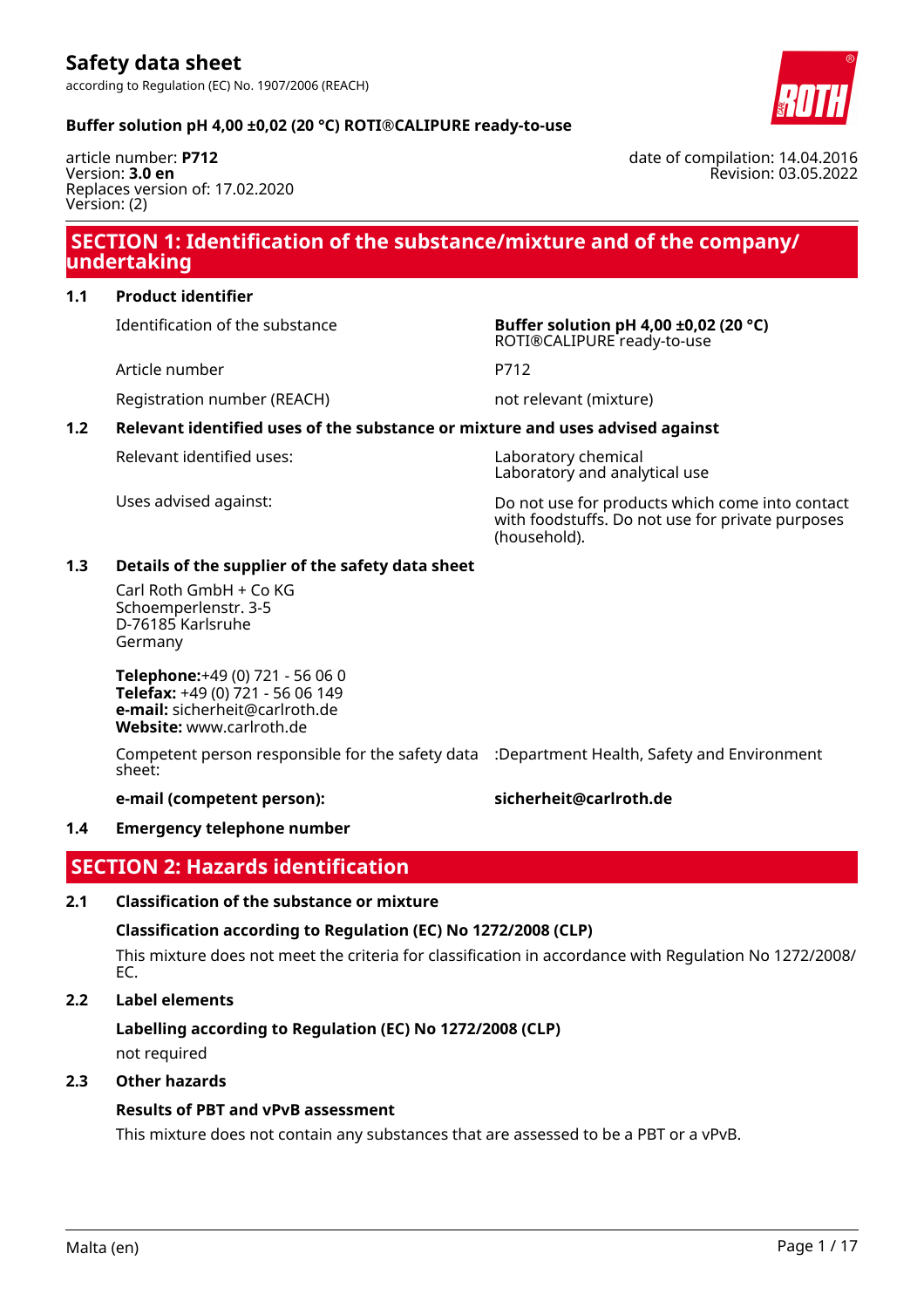according to Regulation (EC) No. 1907/2006 (REACH)



### **Buffer solution pH 4,00 ±0,02 (20 °C) ROTI®CALIPURE ready-to-use**

#### article number: **P712**

# **SECTION 3: Composition/information on ingredients**

#### **3.1 Substances**

not relevant (mixture)

### **3.2 Mixtures**

### **Description of the mixture**

| Name of sub-<br>stance | <b>Identifier</b>        | Wt%   | <b>Classification acc. to</b><br><b>GHS</b>                      | <b>Pictograms</b> | <b>Notes</b>                   |
|------------------------|--------------------------|-------|------------------------------------------------------------------|-------------------|--------------------------------|
| Citric acid            | CAS No<br>77-92-9        | < 1   | Eye Irrit. 2 / H319<br>STOT SE 3 / H335                          |                   | GHS-HC                         |
|                        | EC No<br>201-069-1       |       |                                                                  |                   |                                |
|                        | Index No<br>607-750-00-3 |       |                                                                  |                   |                                |
| Sodium hydroxide       | CAS No<br>1310-73-2      | < 0,5 | Met. Corr. 1 / H290<br>Skin Corr. 1A / H314                      |                   | GHS-HC                         |
|                        | EC No<br>215-185-5       |       | Eye Dam. 1 / H318                                                |                   |                                |
|                        | Index No<br>011-002-00-6 |       |                                                                  |                   |                                |
| Hydrochloric acid  %   | CAS No<br>7647-01-0      | < 0,5 | Met. Corr. 1 / H290<br>Skin Corr. 1B / H314<br>Eye Dam. 1 / H318 |                   | B(a)<br>GHS-HC<br><b>IOELV</b> |
|                        | EC No<br>231-595-7       |       | STOT SE 3 / H335                                                 |                   |                                |
|                        | Index No<br>017-002-01-X |       |                                                                  |                   |                                |

**Notes**

B(a): The classification refers to an aqueous solution

GHS-HC: Harmonised classification (the classification of the substance corresponds to the entry in the list according to 1272/ 2008/EC, Annex VI)

IOELV: Substance with a community indicative occupational exposure limit value

| Name of sub-<br>stance          | <b>Identifier</b>                                                     | <b>Specific Conc. Limits</b>                                                                                                                                                                                                 | <b>M-Factors</b> | ATE | <b>Exposure</b><br>route |
|---------------------------------|-----------------------------------------------------------------------|------------------------------------------------------------------------------------------------------------------------------------------------------------------------------------------------------------------------------|------------------|-----|--------------------------|
| Sodium hydrox-<br>ide           | CAS No<br>1310-73-2<br>EC No<br>215-185-5<br>Index No<br>011-002-00-6 | Skin Corr. 1A; H314: C ≥ 5 %<br>Skin Corr. 1B; H314: $2\% \le C < 5\%$<br>Skin Irrit. 2; H315: 0,5 % $\leq$ C < 2 %<br>Eye Dam. 1; H318: $C \ge 2$ %<br>Eye Irrit. 2; H319: 0,5 % $\leq$ C < 2 %                             |                  |     |                          |
| Hydrochloric<br>$acid \dots \%$ | CAS No<br>7647-01-0<br>EC No<br>231-595-7<br>Index No<br>017-002-01-X | Met. Corr. 1; H290: $C \ge 0.1$ %<br>Skin Corr. 1B; H314: C ≥ 25 %<br>Skin Irrit. 2; H315: 10 % $\leq C$ < 25 %<br>Eye Dam. 1; H318: $C$ ≥ 25 %<br>Eye Irrit. 2; H319: 10 % $\leq$ C < 25 %<br>STOT SE 3; H335: $C \ge 10$ % |                  |     |                          |

For full text of abbreviations: see SECTION 16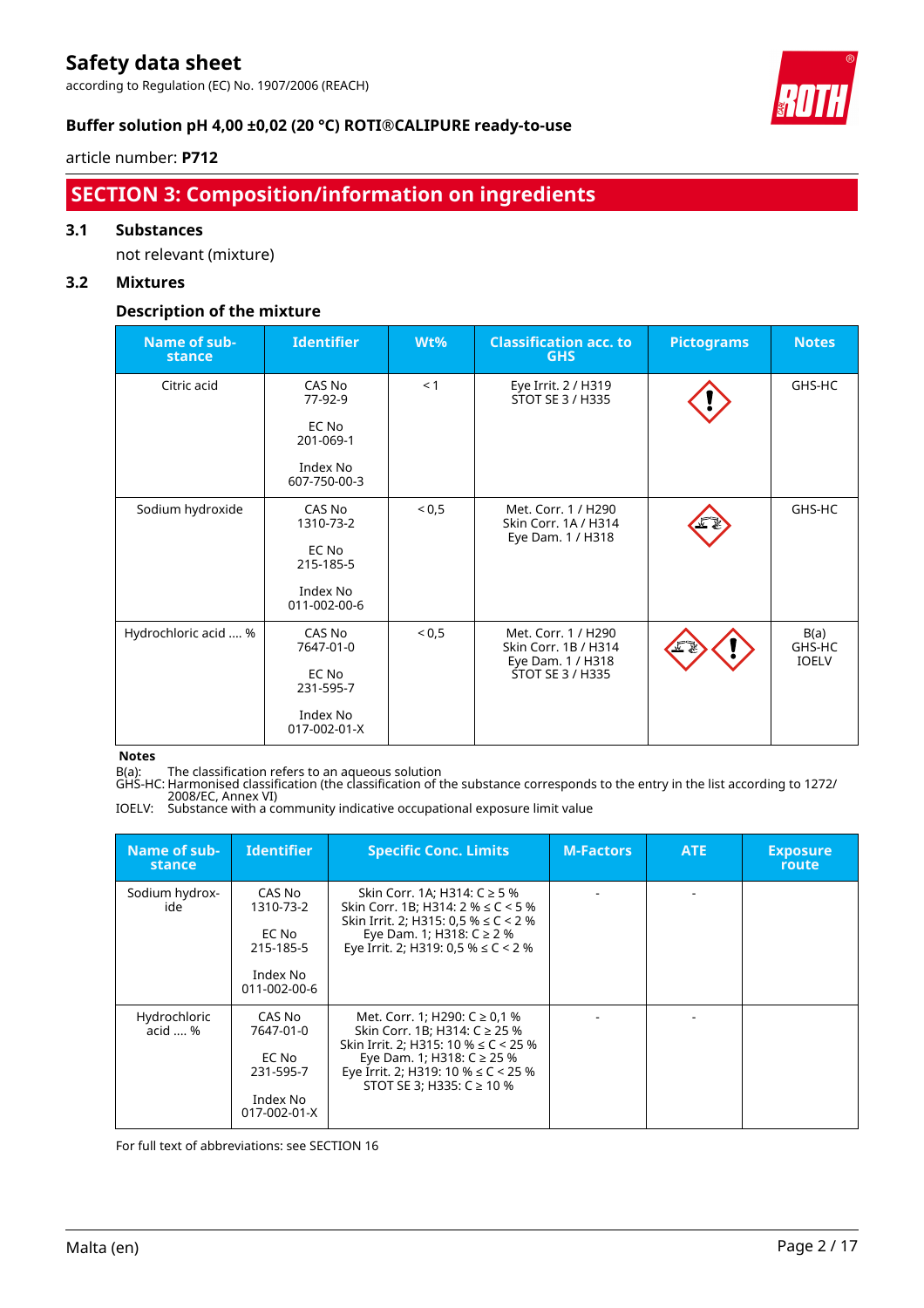according to Regulation (EC) No. 1907/2006 (REACH)



#### **Buffer solution pH 4,00 ±0,02 (20 °C) ROTI®CALIPURE ready-to-use**

article number: **P712**

### **SECTION 4: First aid measures**

#### **4.1 Description of first aid measures**



**General notes**

Take off contaminated clothing.

#### **Following inhalation**

Provide fresh air.

#### **Following skin contact**

Rinse skin with water/shower.

#### **Following eye contact**

Rinse cautiously with water for several minutes.

#### **Following ingestion**

Rinse mouth. Call a doctor if you feel unwell.

# **4.2 Most important symptoms and effects, both acute and delayed**

Symptoms and effects are not known to date.

### **4.3 Indication of any immediate medical attention and special treatment needed** none

## **SECTION 5: Firefighting measures**

#### **5.1 Extinguishing media**



#### **Suitable extinguishing media**

co-ordinate firefighting measures to the fire surroundings water spray, alcohol resistant foam, dry extinguishing powder, BC-powder, carbon dioxide (CO<sub>2</sub>)

#### **Unsuitable extinguishing media**

water jet

#### **5.2 Special hazards arising from the substance or mixture**

Non-combustible.

#### **5.3 Advice for firefighters**

In case of fire and/or explosion do not breathe fumes. Fight fire with normal precautions from a reasonable distance. Wear self-contained breathing apparatus.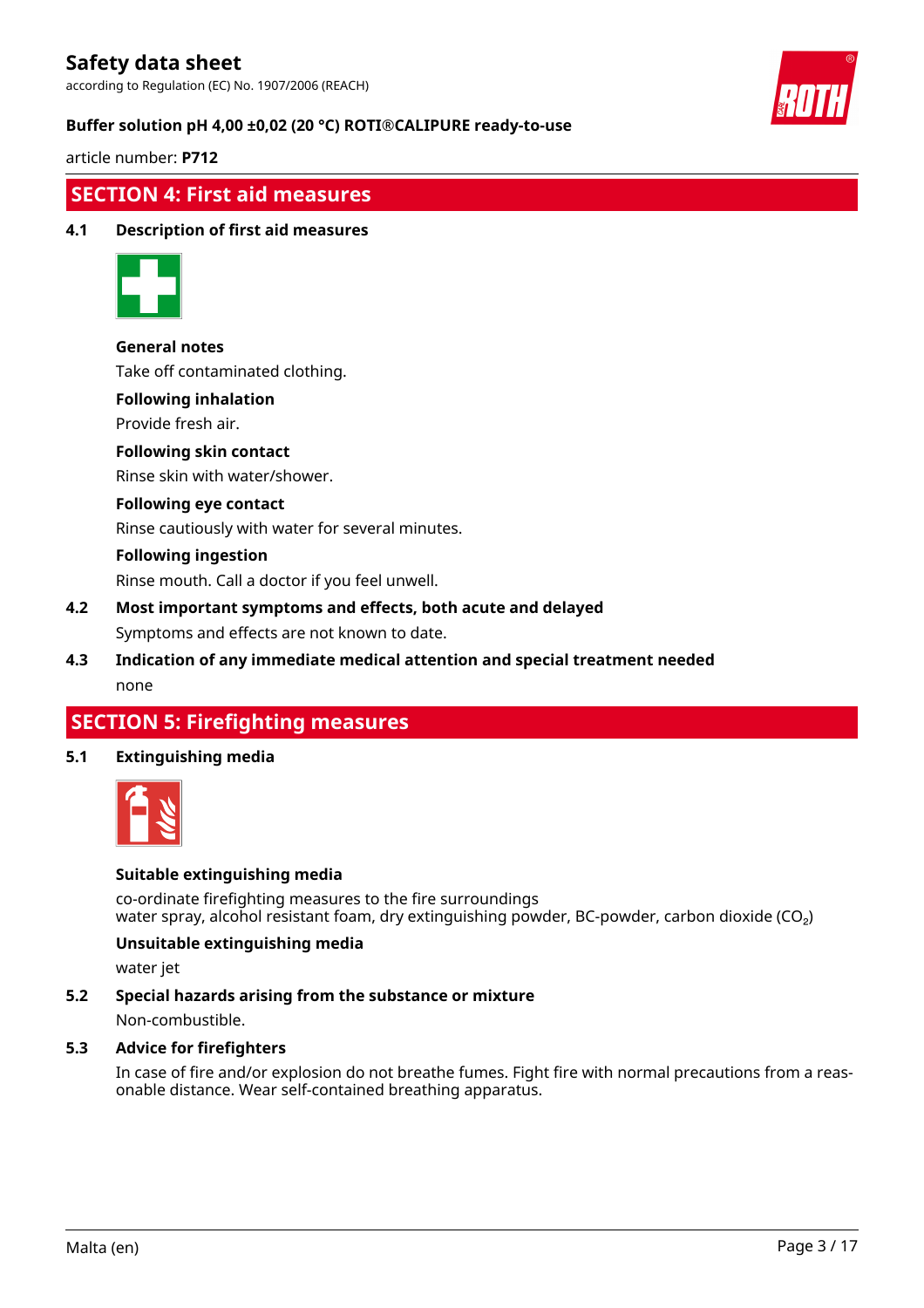according to Regulation (EC) No. 1907/2006 (REACH)



#### **Buffer solution pH 4,00 ±0,02 (20 °C) ROTI®CALIPURE ready-to-use**

article number: **P712**

# **SECTION 6: Accidental release measures**

**6.1 Personal precautions, protective equipment and emergency procedures**



#### **For non-emergency personnel**

No special measures are necessary.

**6.2 Environmental precautions** Keep away from drains, surface and ground water.

**6.3 Methods and material for containment and cleaning up**

**Advice on how to contain a spill**

Covering of drains.

#### **Advice on how to clean up a spill**

Wipe up with absorbent material (e.g. cloth, fleece).

#### **Other information relating to spills and releases**

Place in appropriate containers for disposal.

#### **6.4 Reference to other sections**

Hazardous combustion products: see section 5. Personal protective equipment: see section 8. Incompatible materials: see section 10. Disposal considerations: see section 13.

# **SECTION 7: Handling and storage**

### **7.1 Precautions for safe handling**

No special measures are necessary.

**Advice on general occupational hygiene**

Keep away from food, drink and animal feedingstuffs.

#### **7.2 Conditions for safe storage, including any incompatibilities**

Keep container tightly closed.

#### **Incompatible substances or mixtures**

Observe hints for combined storage.

#### **Consideration of other advice:**

**Specific designs for storage rooms or vessels** Recommended storage temperature: 15 – 25 °C

#### **7.3 Specific end use(s)**

No information available.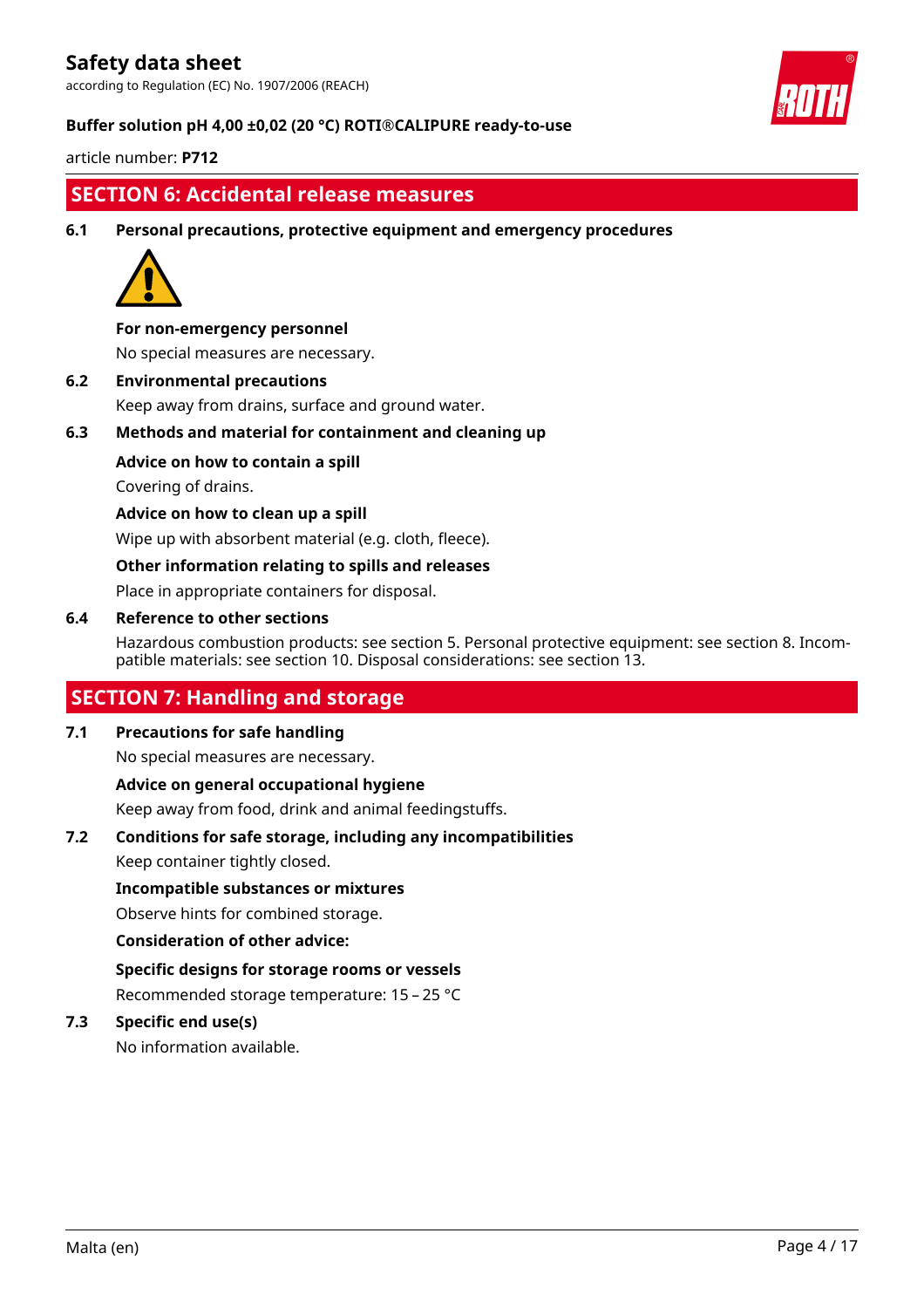according to Regulation (EC) No. 1907/2006 (REACH)



### **Buffer solution pH 4,00 ±0,02 (20 °C) ROTI®CALIPURE ready-to-use**

#### article number: **P712**

# **SECTION 8: Exposure controls/personal protection**

#### **8.1 Control parameters**

#### **National limit values**

#### **Occupational exposure limit values (Workplace Exposure Limits)**

| Cou<br>ntr<br>y | <b>Name of agent</b> | <b>CAS No</b> | Identi-<br>fier | <b>TW</b><br>A<br>[pp<br>m] | <b>TWA</b><br>[mq/<br>m <sup>3</sup> | <b>STE</b><br>L<br>[pp<br>m | <b>STEL</b><br>[mq/<br>$m3$ ] | <b>Ceil</b><br>ing-<br>$[$ pp<br>m | Ceil-<br>ing-C<br>[mq/<br>$\mathsf{m}^{\mathsf{s}}$ ] | Nota-<br>tion | Source,        |
|-----------------|----------------------|---------------|-----------------|-----------------------------|--------------------------------------|-----------------------------|-------------------------------|------------------------------------|-------------------------------------------------------|---------------|----------------|
| EU              | hydrogen chloride    | 7647-01-      | <b>IOELV</b>    | 5                           | 8                                    | 10                          | 15                            |                                    |                                                       |               | 2000/39/<br>EC |
| MT              | hydrogen chloride    | 7647-01-      | <b>OELV</b>     | 5                           | 8                                    | 10                          | 15                            |                                    |                                                       |               | CAP. 424       |

**Notation**

 $\overline{1}$ 

Ceiling-C Ceiling value is a limit value above which exposure should not occur<br>STEL Short-term exposure limit: a limit value above which exposure should not occur and which is related to a 15minute period (unless otherwise specified)

TWA Time-weighted average (long-term exposure limit): measured or calculated in relation to a reference period of 8 hours time-weighted average (unless otherwise specified)

| <b>Relevant DNELs of components of the mixture</b> |               |               |                            |                                                 |                   |                              |  |  |  |  |
|----------------------------------------------------|---------------|---------------|----------------------------|-------------------------------------------------|-------------------|------------------------------|--|--|--|--|
| Name of sub-<br>stance                             | <b>CAS No</b> | End-<br>point | <b>Threshol</b><br>d level | <b>Protection</b><br>goal, route of<br>exposure | Used in           | <b>Exposure time</b>         |  |  |  |  |
| Hydrochloric acid<br>%                             | 7647-01-0     | <b>DNEL</b>   | $8 \text{ mg/m}^3$         | human, inhalat-<br>ory                          | worker (industry) | chronic - local ef-<br>fects |  |  |  |  |
| Hydrochloric acid<br>%                             | 7647-01-0     | <b>DNEL</b>   | 15 mg/m $3$                | human, inhalat-<br>ory                          | worker (industry) | acute - local ef-<br>fects   |  |  |  |  |

| Relevant PNECs of components of the mixture |               |               |                            |                            |                                     |                                 |  |  |  |  |
|---------------------------------------------|---------------|---------------|----------------------------|----------------------------|-------------------------------------|---------------------------------|--|--|--|--|
| Name of sub-<br>stance                      | <b>CAS No</b> | End-<br>point | <b>Threshol</b><br>d level | <b>Organism</b>            | <b>Environmental</b><br>compartment | <b>Exposure time</b>            |  |  |  |  |
| Citric acid                                 | 77-92-9       | <b>PNEC</b>   | $0,44 \text{ mg}$ /        | aquatic organ-<br>isms     | freshwater                          | short-term (single<br>instance) |  |  |  |  |
| Citric acid                                 | 77-92-9       | <b>PNEC</b>   | $0.044 \text{ mg}$ /       | aquatic organ-<br>isms     | marine water                        | short-term (single<br>instance) |  |  |  |  |
| Citric acid                                 | 77-92-9       | <b>PNEC</b>   | $1.000 \frac{mg}{l}$       | aquatic organ-<br>isms     | sewage treatment<br>plant (STP)     | short-term (single<br>instance) |  |  |  |  |
| Citric acid                                 | 77-92-9       | <b>PNEC</b>   | 34,6 $mg/_{kq}$            | aquatic organ-<br>isms     | freshwater sedi-<br>ment            | short-term (single<br>instance) |  |  |  |  |
| Citric acid                                 | 77-92-9       | <b>PNEC</b>   | 3,46 $mg/_{kq}$            | aquatic organ-<br>isms     | marine sediment                     | short-term (single<br>instance) |  |  |  |  |
| Citric acid                                 | 77-92-9       | <b>PNEC</b>   | 33,1 $mg/_{ka}$            | terrestrial organ-<br>isms | soil                                | short-term (single<br>instance) |  |  |  |  |

٦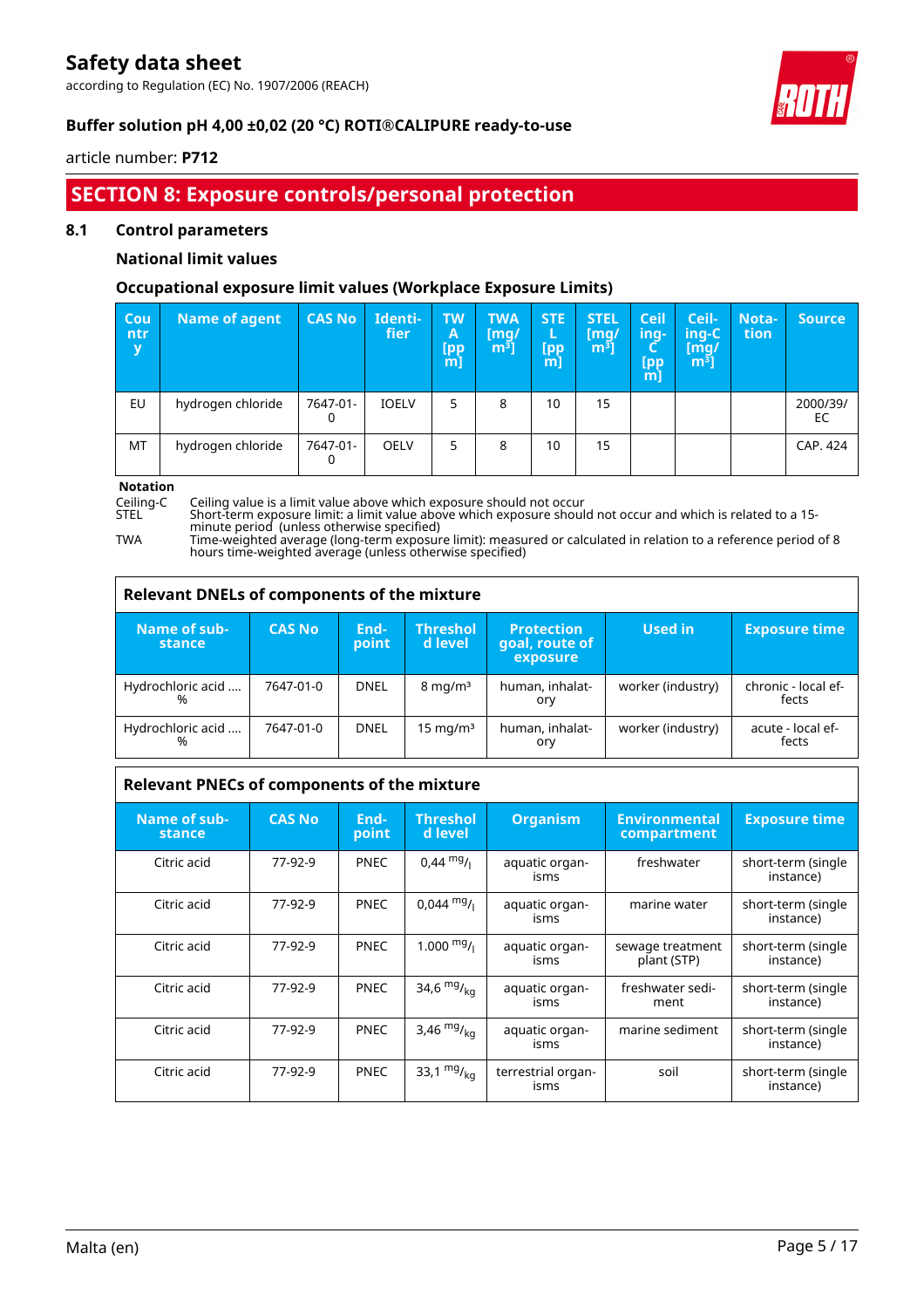according to Regulation (EC) No. 1907/2006 (REACH)

#### **Buffer solution pH 4,00 ±0,02 (20 °C) ROTI®CALIPURE ready-to-use**

article number: **P712**

#### **8.2 Exposure controls**

**Individual protection measures (personal protective equipment)**

#### **Eye/face protection**



Use safety goggle with side protection.

#### **Skin protection**



#### **• hand protection**

Wear suitable gloves. Chemical protection gloves are suitable, which are tested according to EN 374.

#### **• type of material**

NBR (Nitrile rubber)

#### **• material thickness**

>0,11 mm

#### **• breakthrough times of the glove material**

>480 minutes (permeation: level 6)

#### **• other protection measures**

Take recovery periods for skin regeneration. Preventive skin protection (barrier creams/ointments) is recommended.

#### **Respiratory protection**



Respiratory protection necessary at: Aerosol or mist formation.

#### **Environmental exposure controls**

Keep away from drains, surface and ground water.

## **SECTION 9: Physical and chemical properties**

#### **9.1 Information on basic physical and chemical properties**

| Physical state                                              | liquid          |
|-------------------------------------------------------------|-----------------|
| Colour                                                      | colourless      |
| Odour                                                       | odourless       |
| Melting point/freezing point                                | not determined  |
| Boiling point or initial boiling point and boiling<br>range | 100 $\degree$ C |
| Flammability                                                | non-combustible |
| Lower and upper explosion limit                             | not determined  |

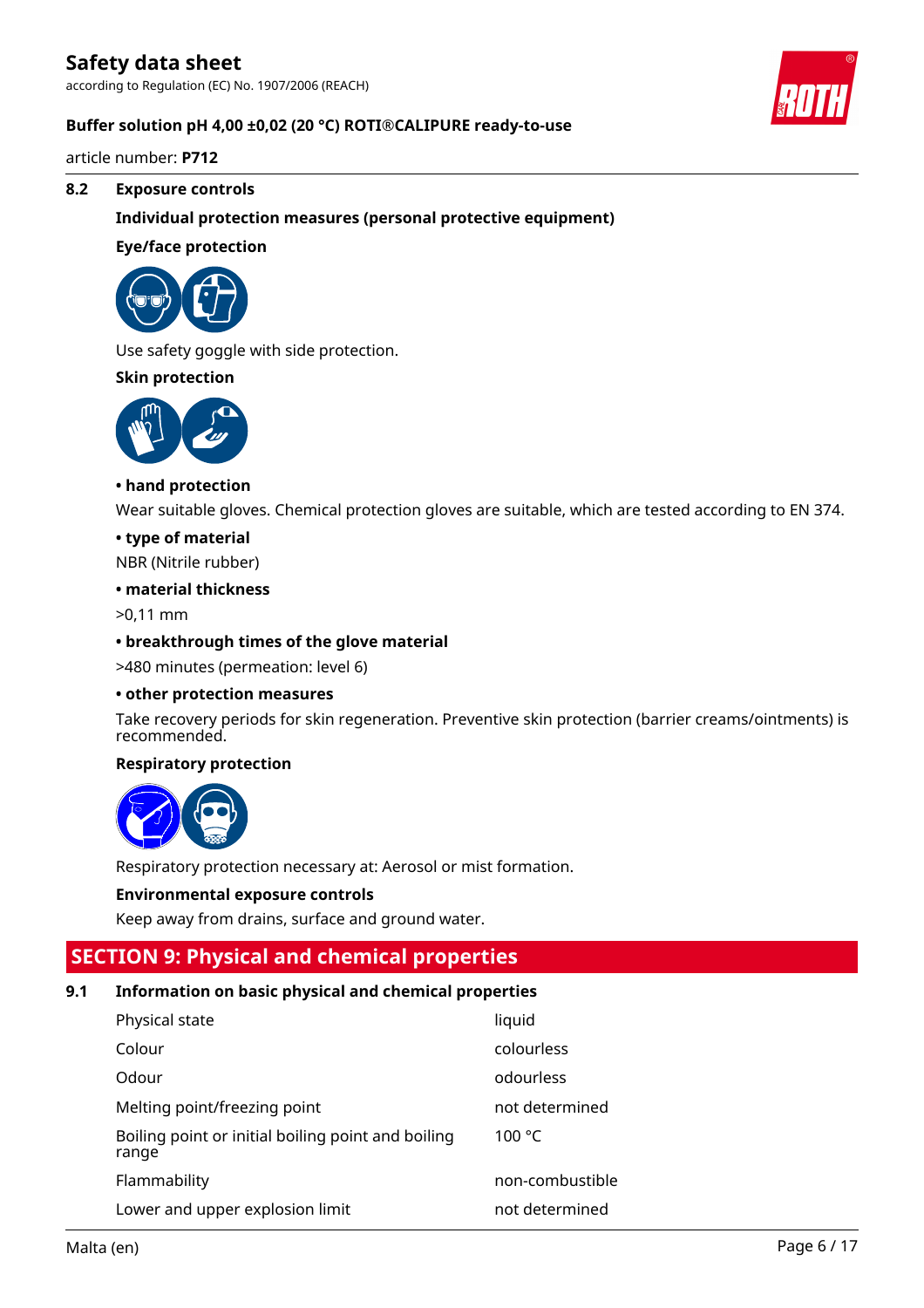according to Regulation (EC) No. 1907/2006 (REACH)

#### **Buffer solution pH 4,00 ±0,02 (20 °C) ROTI®CALIPURE ready-to-use**

#### article number: **P712**



| Flash point                                            | not determined                                                 |
|--------------------------------------------------------|----------------------------------------------------------------|
| Auto-ignition temperature                              | not determined                                                 |
| Decomposition temperature                              | not relevant                                                   |
| pH (value)                                             | 4 (20 $^{\circ}$ C)                                            |
| Kinematic viscosity                                    | not determined                                                 |
| Solubility(ies)                                        |                                                                |
| Water solubility                                       | miscible in any proportion                                     |
| Partition coefficient                                  |                                                                |
| Partition coefficient n-octanol/water (log value):     | not relevant (inorganic)                                       |
| Vapour pressure                                        | 23 hPa at 20 °C                                                |
| Density and/or relative density                        |                                                                |
| Density                                                | 1,007 <sup>g</sup> / <sub>cm<sup>3</sup></sub> at 20 °C        |
| Relative vapour density                                | information on this property is not available                  |
|                                                        |                                                                |
| Particle characteristics                               | not relevant (liquid)                                          |
| Other safety parameters                                |                                                                |
| Oxidising properties                                   | none                                                           |
| <b>Other information</b>                               |                                                                |
| Information with regard to physical hazard<br>classes: | hazard classes acc. to GHS<br>(physical hazards): not relevant |
| Other safety characteristics:                          |                                                                |
| Miscibility                                            | completely miscible with water                                 |

# **SECTION 10: Stability and reactivity**

#### **10.1 Reactivity**

**9.2** 

This material is not reactive under normal ambient conditions.

#### **10.2 Chemical stability**

The material is stable under normal ambient and anticipated storage and handling conditions of temperature and pressure.

#### **10.3 Possibility of hazardous reactions**

No known hazardous reactions.

#### **10.4 Conditions to avoid**

There are no specific conditions known which have to be avoided.

#### **10.5 Incompatible materials**

There is no additional information.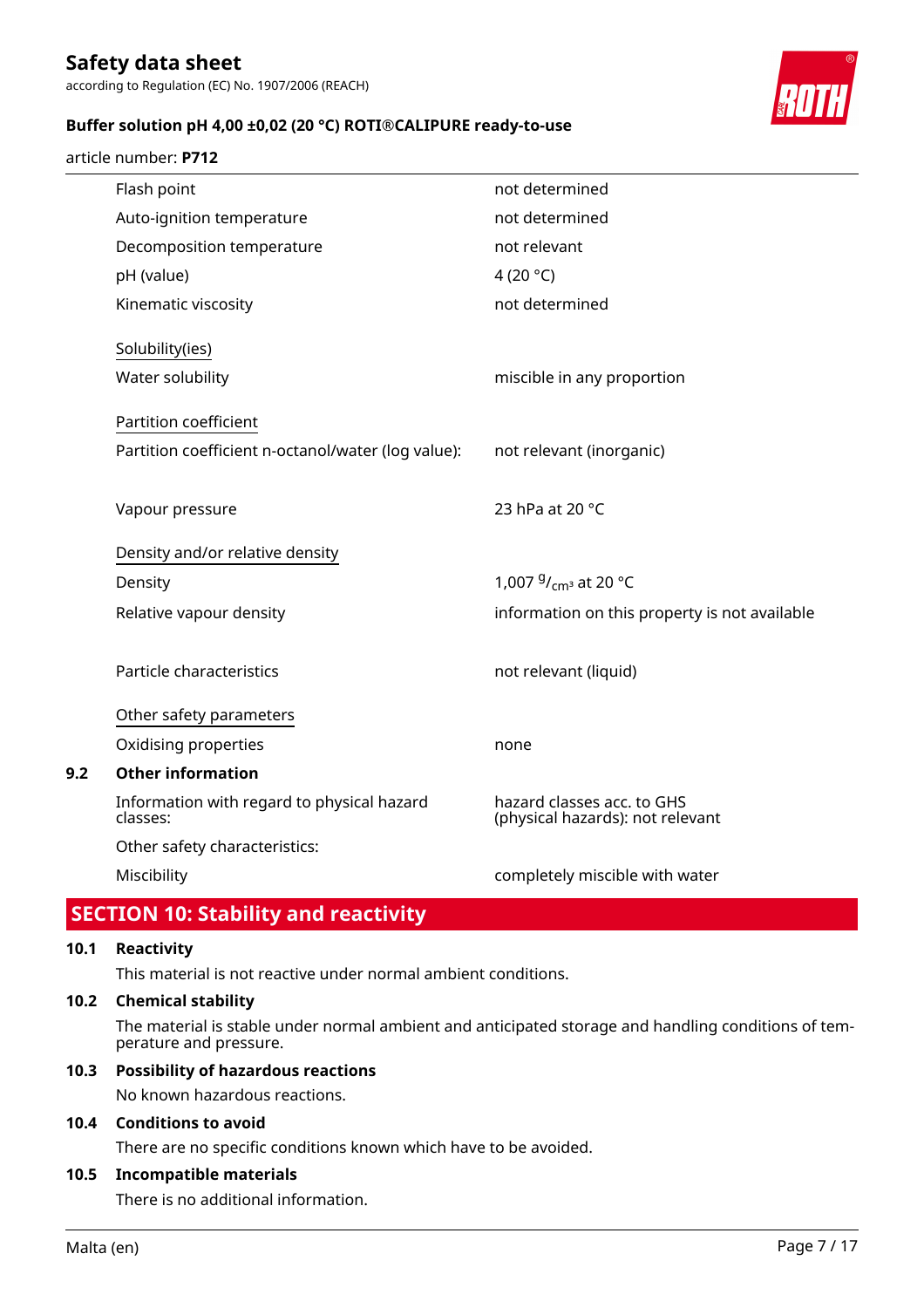according to Regulation (EC) No. 1907/2006 (REACH)



#### **Buffer solution pH 4,00 ±0,02 (20 °C) ROTI®CALIPURE ready-to-use**

article number: **P712**

#### **10.6 Hazardous decomposition products**

Hazardous combustion products: see section 5.

# **SECTION 11: Toxicological information**

#### **11.1 Information on hazard classes as defined in Regulation (EC) No 1272/2008**

Test data are not available for the complete mixture.

#### **Classification procedure**

The method for classification of the mixture is based on ingredients of the mixture (additivity formula).

#### **Classification according to GHS (1272/2008/EC, CLP)**

This mixture does not meet the criteria for classification in accordance with Regulation No 1272/2008/ EC.

#### **Acute toxicity**

Shall not be classified as acutely toxic.

| Acute toxicity of components of the mixture |               |                          |                 |                        |                |  |  |  |  |  |
|---------------------------------------------|---------------|--------------------------|-----------------|------------------------|----------------|--|--|--|--|--|
| Name of substance                           | <b>CAS No</b> | <b>Exposure</b><br>route | <b>Endpoint</b> | <b>Value</b>           | <b>Species</b> |  |  |  |  |  |
| Citric acid                                 | 77-92-9       | oral                     | LD50            | 5.400 $mg/kq$          | mouse          |  |  |  |  |  |
| Citric acid                                 | 77-92-9       | dermal                   | LD50            | $>2.000 \frac{mg}{ka}$ | rat            |  |  |  |  |  |

#### **Skin corrosion/irritation**

Shall not be classified as corrosive/irritant to skin.

#### **Serious eye damage/eye irritation**

Shall not be classified as seriously damaging to the eye or eye irritant.

#### **Respiratory or skin sensitisation**

Shall not be classified as a respiratory or skin sensitiser.

#### **Germ cell mutagenicity**

Shall not be classified as germ cell mutagenic.

#### **Carcinogenicity**

Shall not be classified as carcinogenic.

#### **Reproductive toxicity**

Shall not be classified as a reproductive toxicant.

#### **Specific target organ toxicity - single exposure**

Shall not be classified as a specific target organ toxicant (single exposure).

### **Specific target organ toxicity - repeated exposure**

Shall not be classified as a specific target organ toxicant (repeated exposure).

#### **Aspiration hazard**

Shall not be classified as presenting an aspiration hazard.

#### **Symptoms related to the physical, chemical and toxicological characteristics**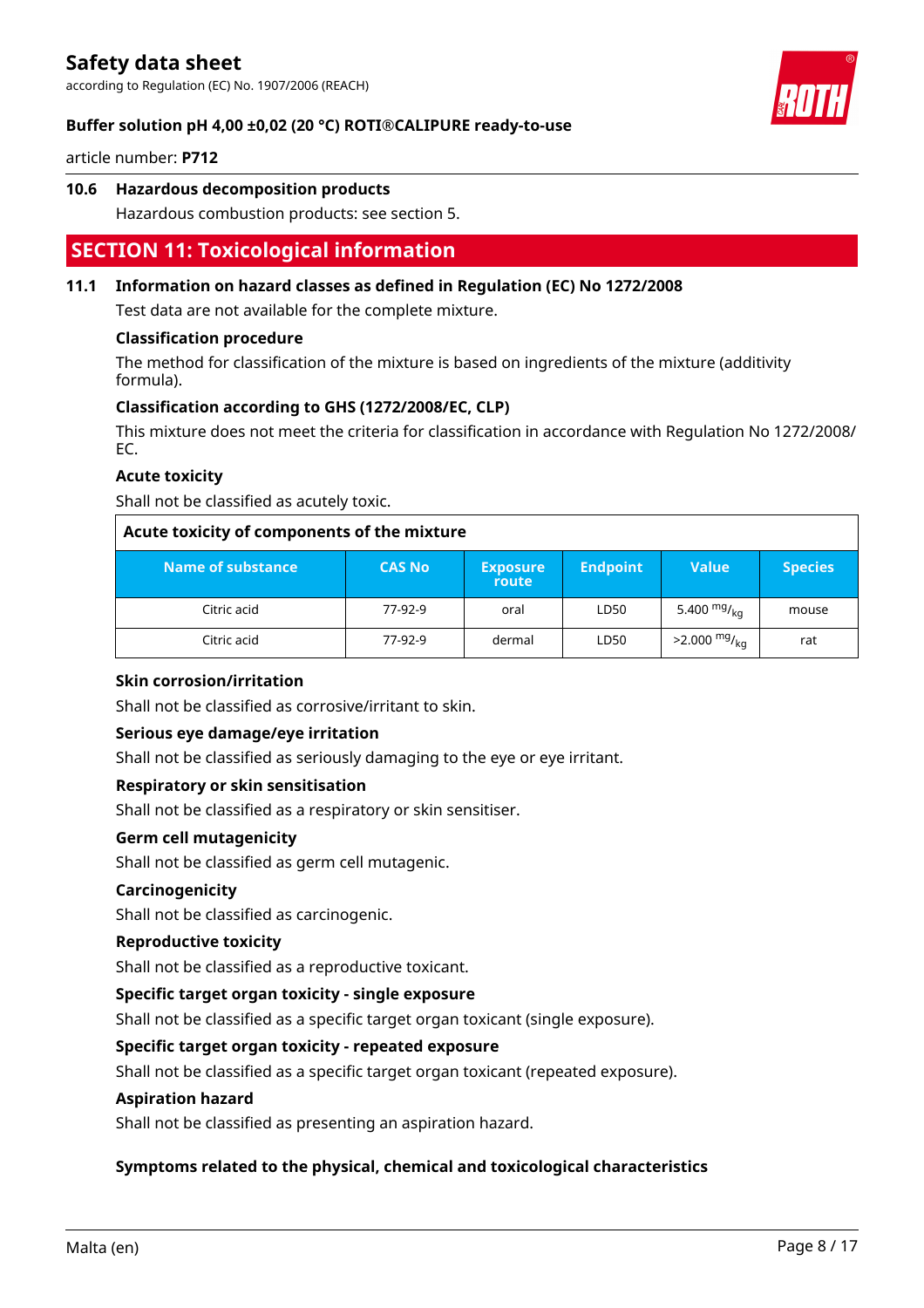**Buffer solution pH 4,00 ±0,02 (20 °C) ROTI®CALIPURE ready-to-use**

article number: **P712**

#### **• If swallowed**

Data are not available.

#### **• If in eyes**

Data are not available.

#### **• If inhaled**

Data are not available.

**• If on skin**

Data are not available.

#### **• Other information**

Health effects are not known.

**11.2 Endocrine disrupting properties** None of the ingredients are listed.

### **11.3 Information on other hazards**

There is no additional information.

# **SECTION 12: Ecological information**

### **12.1 Toxicity**

Shall not be classified as hazardous to the aquatic environment.

| Aquatic toxicity (acute) of components of the mixture |               |                 |                                      |                       |                         |  |  |  |  |
|-------------------------------------------------------|---------------|-----------------|--------------------------------------|-----------------------|-------------------------|--|--|--|--|
| Name of sub-<br>stance                                | <b>CAS No</b> | <b>Endpoint</b> | <b>Value</b>                         | <b>Species</b>        | <b>Exposure</b><br>time |  |  |  |  |
| Citric acid                                           | 77-92-9       | <b>LC50</b>     | 440 $mg/1$                           | fish                  | 48 h                    |  |  |  |  |
| Sodium hydroxide                                      | 1310-73-2     | <b>LC50</b>     | $<$ 180 <sup>mg</sup> / <sub>l</sub> | fish                  | 96 h                    |  |  |  |  |
| Sodium hydroxide                                      | 1310-73-2     | EC50            | 40,4 <sup>mg</sup> /i                | aquatic invertebrates | 48 h                    |  |  |  |  |
|                                                       |               |                 |                                      |                       |                         |  |  |  |  |

|                        | Aquatic toxicity (chronic) of components of the mixture |                 |                   |                |                         |  |  |  |  |  |
|------------------------|---------------------------------------------------------|-----------------|-------------------|----------------|-------------------------|--|--|--|--|--|
| Name of sub-<br>stance | <b>CAS No</b>                                           | <b>Endpoint</b> | <b>Value</b>      | <b>Species</b> | <b>Exposure</b><br>time |  |  |  |  |  |
| Sodium hydroxide       | 1310-73-2                                               | EC50            | $22 \frac{mg}{l}$ | microorganisms | 15 min                  |  |  |  |  |  |

#### **Biodegradation**

The methods for determining the biological degradability are not applicable to inorganic substances.

#### **12.2 Process of degradability**

|                      | Degradability of components of the mixture |                |                       |      |               |               |  |  |  |  |  |
|----------------------|--------------------------------------------|----------------|-----------------------|------|---------------|---------------|--|--|--|--|--|
| Name of<br>substance | <b>CAS No</b>                              | <b>Process</b> | Degrada-<br>tion rate | Time | <b>Method</b> | <b>Source</b> |  |  |  |  |  |
| Citric acid          | 77-92-9                                    | biotic/abiotic | 98 %                  | 2 d  |               |               |  |  |  |  |  |

### **12.3 Bioaccumulative potential**

Data are not available.

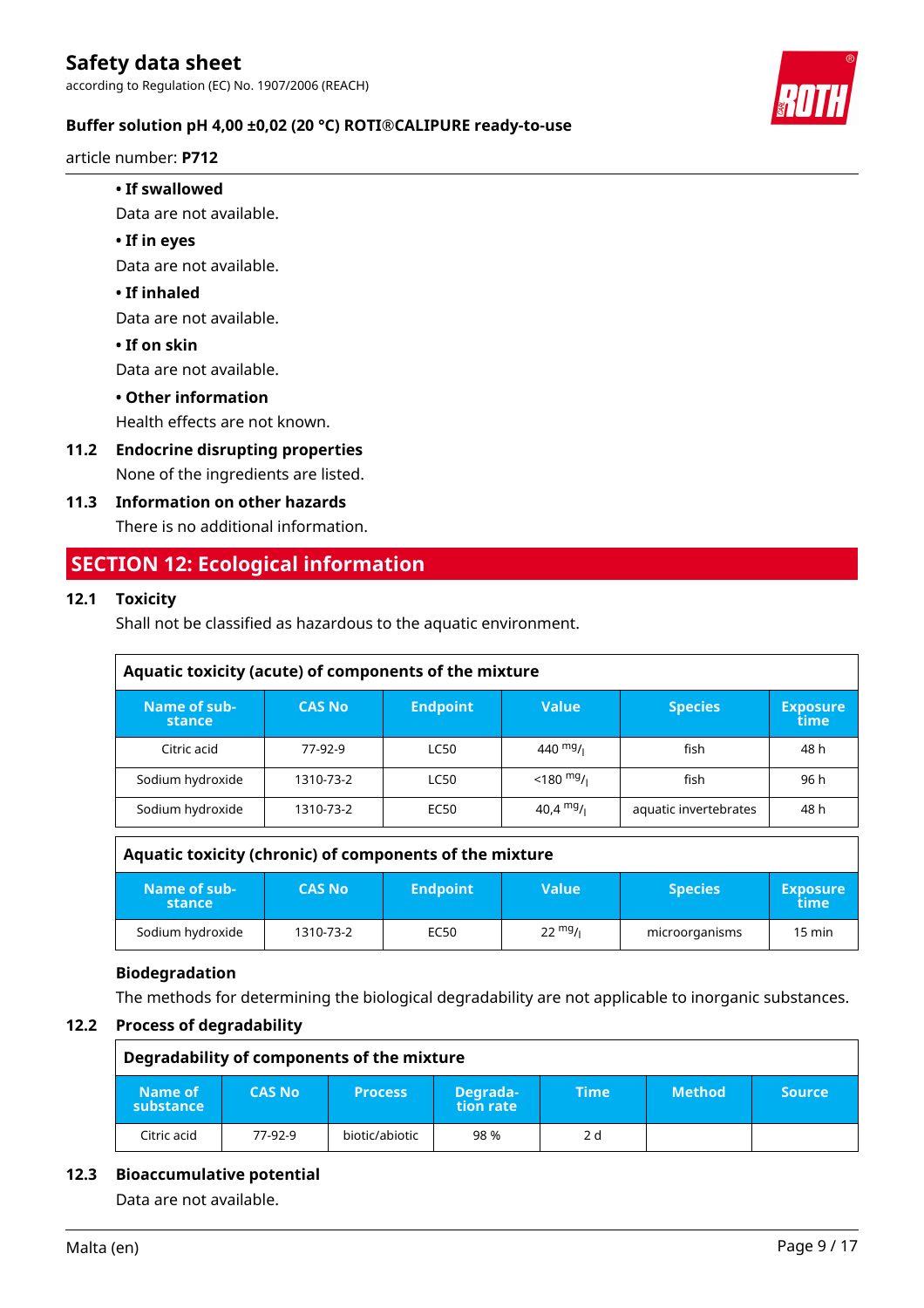according to Regulation (EC) No. 1907/2006 (REACH)



#### **Buffer solution pH 4,00 ±0,02 (20 °C) ROTI®CALIPURE ready-to-use**

article number: **P712**

| Bioaccumulative potential of components of the mixture                         |         |  |         |  |  |  |  |  |  |
|--------------------------------------------------------------------------------|---------|--|---------|--|--|--|--|--|--|
| Name of substance<br><b>CAS No</b><br><b>BOD5/COD</b><br><b>BCF</b><br>Log KOW |         |  |         |  |  |  |  |  |  |
| Citric acid                                                                    | 77-92-9 |  | $-1.64$ |  |  |  |  |  |  |

#### **12.4 Mobility in soil**

Data are not available.

# **12.5 Results of PBT and vPvB assessment**

Data are not available.

### **12.6 Endocrine disrupting properties** None of the ingredients are listed.

**12.7 Other adverse effects**

Data are not available.

## **SECTION 13: Disposal considerations**

#### **13.1 Waste treatment methods**



Consult the appropriate local waste disposal expert about waste disposal.

#### **Sewage disposal-relevant information**

Do not empty into drains.

#### **13.2 Relevant provisions relating to waste**

The allocation of waste identity numbers/waste descriptions must be carried out according to the EEC, specific to the industry and process. Waste catalogue ordinance (Germany).

#### **13.3 Remarks**

Waste shall be separated into the categories that can be handled separately by the local or national waste management facilities. Please consider the relevant national or regional provisions.

## **SECTION 14: Transport information**

- 
- **14.2 UN proper shipping name** not assigned
- **14.3 Transport hazard class(es)** none
- **14.4 Packing group not assigned**
- 
- **14.6 Special precautions for user**

There is no additional information.

#### **14.7 Maritime transport in bulk according to IMO instruments**

The cargo is not intended to be carried in bulk.

**14.1 UN number or ID number not** subject to transport regulations

**14.5 Environmental hazards** non-environmentally hazardous acc. to the dangerous goods regulations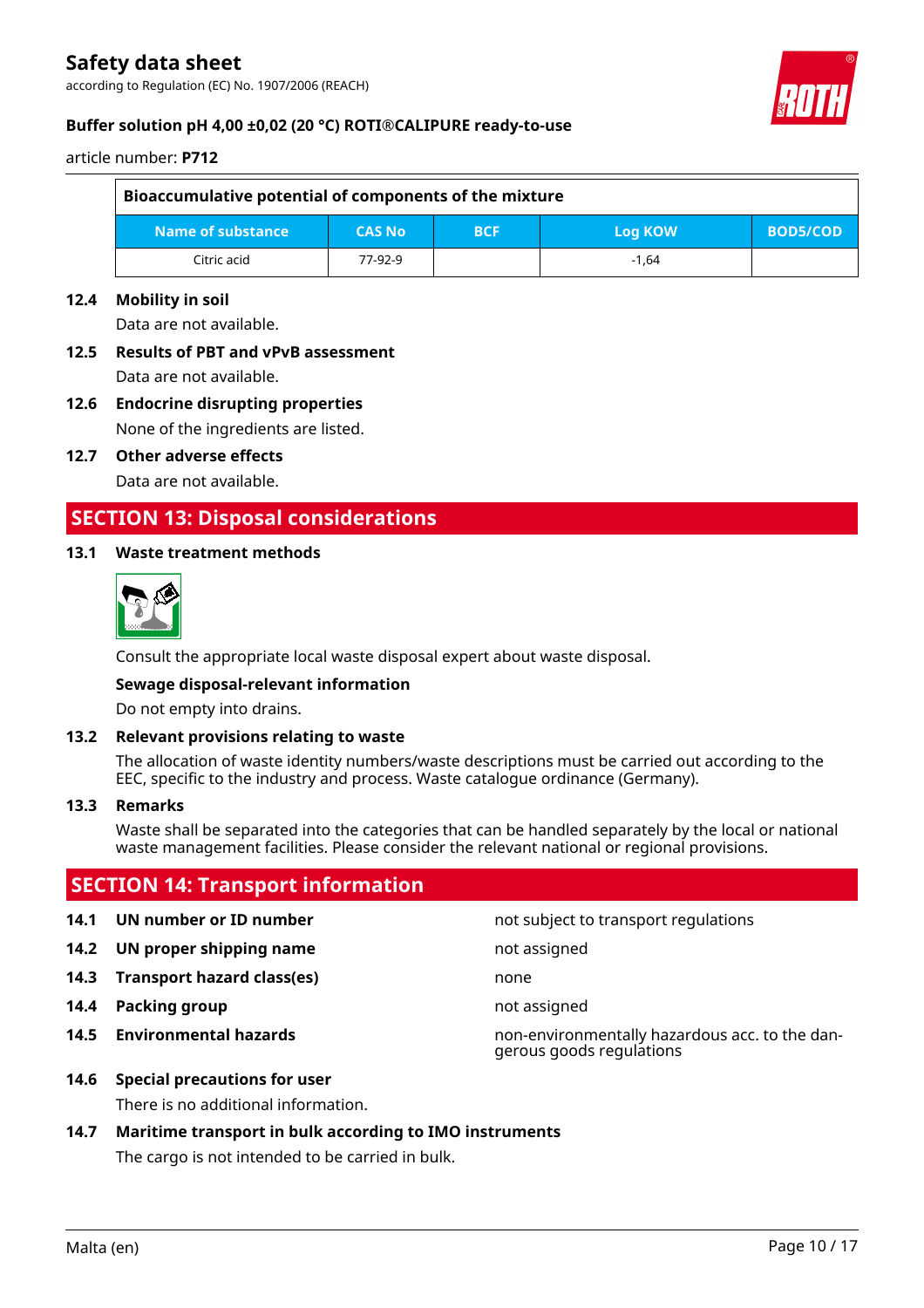#### **Buffer solution pH 4,00 ±0,02 (20 °C) ROTI®CALIPURE ready-to-use**

article number: **P712**

#### **14.8 Information for each of the UN Model Regulations**

#### **Transport of dangerous goods by road, rail and inland waterway (ADR/RID/ADN) - Additional information**

Not subject to ADR, RID and ADN.

#### **International Maritime Dangerous Goods Code (IMDG) - Additional information**

Not subject to IMDG.

**International Civil Aviation Organization (ICAO-IATA/DGR) - Additional information** Not subject to ICAO-IATA.

### **SECTION 15: Regulatory information**

#### **15.1 Safety, health and environmental regulations/legislation specific for the substance or mixture**

**Relevant provisions of the European Union (EU)**

**Restrictions according to REACH, Annex XVII**

| Dangerous substances with restrictions (REACH, Annex XVII) |                                                                                                          |               |                    |           |
|------------------------------------------------------------|----------------------------------------------------------------------------------------------------------|---------------|--------------------|-----------|
| <b>Name of substance</b>                                   | Name acc. to inventory                                                                                   | <b>CAS No</b> | <b>Restriction</b> | <b>No</b> |
| Sodium hydroxide                                           | substances in tattoo inks and perman-<br>ent make-up                                                     |               | <b>R75</b>         | 75        |
| Hydrochloric acid  %                                       | this product meets the criteria for<br>classification in accordance with Reg-<br>ulation No 1272/2008/EC |               | R <sub>3</sub>     | 3         |
| Hydrochloric acid  %                                       | substances in tattoo inks and perman-<br>ent make-up                                                     |               | R75                | 75        |
| Citric acid                                                | substances in tattoo inks and perman-<br>ent make-up                                                     |               | <b>R75</b>         | 75        |

**Legend**

- ornamental articles intended to produce light or colour effects by means of different phases, for example in ornamental lamps and ashtrays,

- tricks and jokes,

- games for one or more participants, or any article intended to be used as such, even with ornamental aspects,

2. Articles not complying with paragraph 1 shall not be placed on the market. 3. Shall not be placed on the market if they contain a colouring agent, unless required for fiscal reasons, or perfume, or both, if they:

— can be used as fuel in decorative oil lamps for supply to the general public, and — present an aspiration hazard and are labelled with H304.

4. Decorative oil lamps for supply to the general public shall not be placed on the market unless they conform to the European Standard on Decorative oil lamps (EN 14059) adopted by the European Committee for Standardisation (CEN).

5. Without prejudice to the implementation of other Union provisions relating to the classification, labelling and packaging of substances and mixtures, suppliers shall ensure, before the placing on the market, that the following requirements are met:

(a) lamp oils, labelled with H304, intended for supply to the general public are visibly, legibly and indelibly marked as follows: "Keep lamps filled with this liquid out of the reach of children"; and, by 1 December 2010, "Just a sip of lamp oil – or even sucking the wick of lamps – may lead to life-threatening lung damage";

(b) grill lighter fluids, labelled with H304, intended for supply to the general public are legibly and indelibly marked by 1 December 2010 as follows: 'Just a sip of grill lighter fluid may lead to life threatening lung damage'; (c) lamps oils and grill lighters, labelled with H304, intended for supply to the general public are packaged in black

R3 1. Shall not be used in: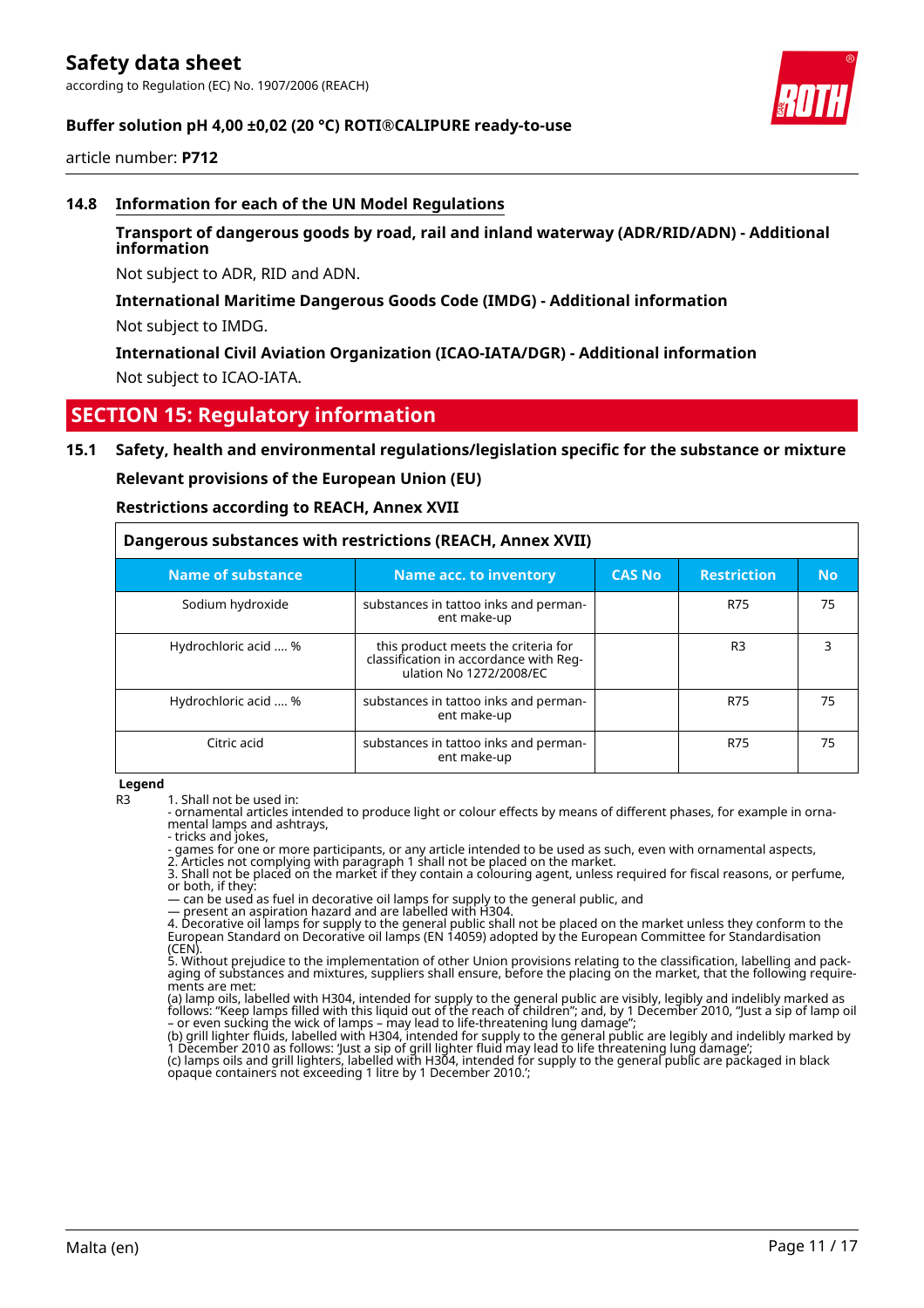**Buffer solution pH 4,00 ±0,02 (20 °C) ROTI®CALIPURE ready-to-use**

#### article number: **P712**



8. Mixtures that do not contain the statement "Mixture for use in tattoos or permanent make-up" shall not be used for tattooing purposes.

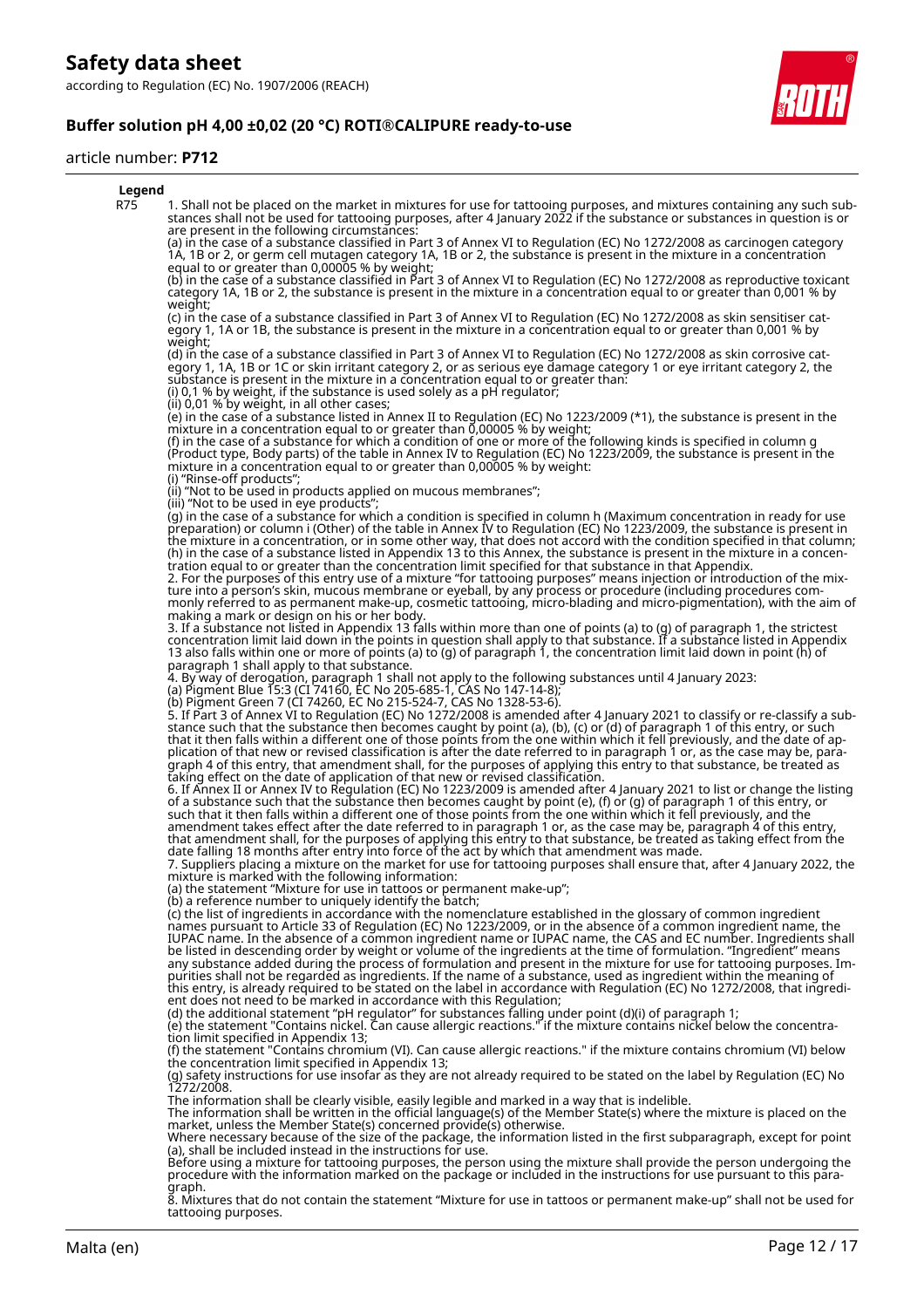according to Regulation (EC) No. 1907/2006 (REACH)



### **Buffer solution pH 4,00 ±0,02 (20 °C) ROTI®CALIPURE ready-to-use**

#### article number: **P712**

#### **Legend**

9. This entry does not apply to substances that are gases at temperature of 20 °C and pressure of 101,3 kPa, or generate a vapour pressure of more than 300 kPa at temperature of 50 °C, with the exception of formaldehyde (CAS No 50- 00-0, EC No 200-001-8).

10. This entry does not apply to the placing on the market of a mixture for use for tattooing purposes, or to the use of a mixture for tattooing purposes, when placed on the market exclusively as a medical device or an accessory to a medical device, within the meaning of Regulation (EU) 2017/745, or when used exclusively as a medical device or an accessory to a medical device, within the same meaning. Where the placing on the market or use may not be exclusively as a medical device or an accessory to a medical device, the requirements of Regulation (EU) 2017/745 and of this Regulation shall apply cumulatively.

#### **List of substances subject to authorisation (REACH, Annex XIV)/SVHC - candidate list**

None of the ingredients are listed.

#### **Seveso Directive**

|           | 2012/18/EU (Seveso III)               |                                                                                            |              |
|-----------|---------------------------------------|--------------------------------------------------------------------------------------------|--------------|
| <b>No</b> | Dangerous substance/hazard categories | Qualifying quantity (tonnes) for the application of lower and upper-tier re-<br>quirements | <b>Notes</b> |
|           | not assigned                          |                                                                                            |              |

#### **Deco-Paint Directive**

| VOC     | 0 % |
|---------|-----|
| content | 09/ |
|         |     |

#### **Industrial Emissions Directive (IED)**

| VOC content                                | 0 %  |
|--------------------------------------------|------|
| VOC content (Water content was discounted) | 09/1 |

#### **Directive on the restriction of the use of certain hazardous substances in electrical and electronic equipment (RoHS)**

none of the ingredients are listed

#### **Regulation concerning the establishment of a European Pollutant Release and Transfer Register (PRTR)**

none of the ingredients are listed

#### **Water Framework Directive (WFD)**

| List of pollutants (WFD) |                               |               |           |                |
|--------------------------|-------------------------------|---------------|-----------|----------------|
| Name of substance        | <b>Name acc. to inventory</b> | <b>CAS No</b> | Listed in | <b>Remarks</b> |
| Sodium hydroxide         | Metals and their compounds    |               | a)        |                |

#### **Legend**

A) Indicative list of the main pollutants

#### **Regulation on the marketing and use of explosives precursors**

none of the ingredients are listed

#### **Regulation on drug precursors**

| Name of substance    | <b>CAS No</b> | <b>Classification</b> | <b>CN Code</b> | <b>Threshold</b><br>level |
|----------------------|---------------|-----------------------|----------------|---------------------------|
| Hydrochloric acid  % | 7647-01-0     | Category 3            | 2806 10 00     |                           |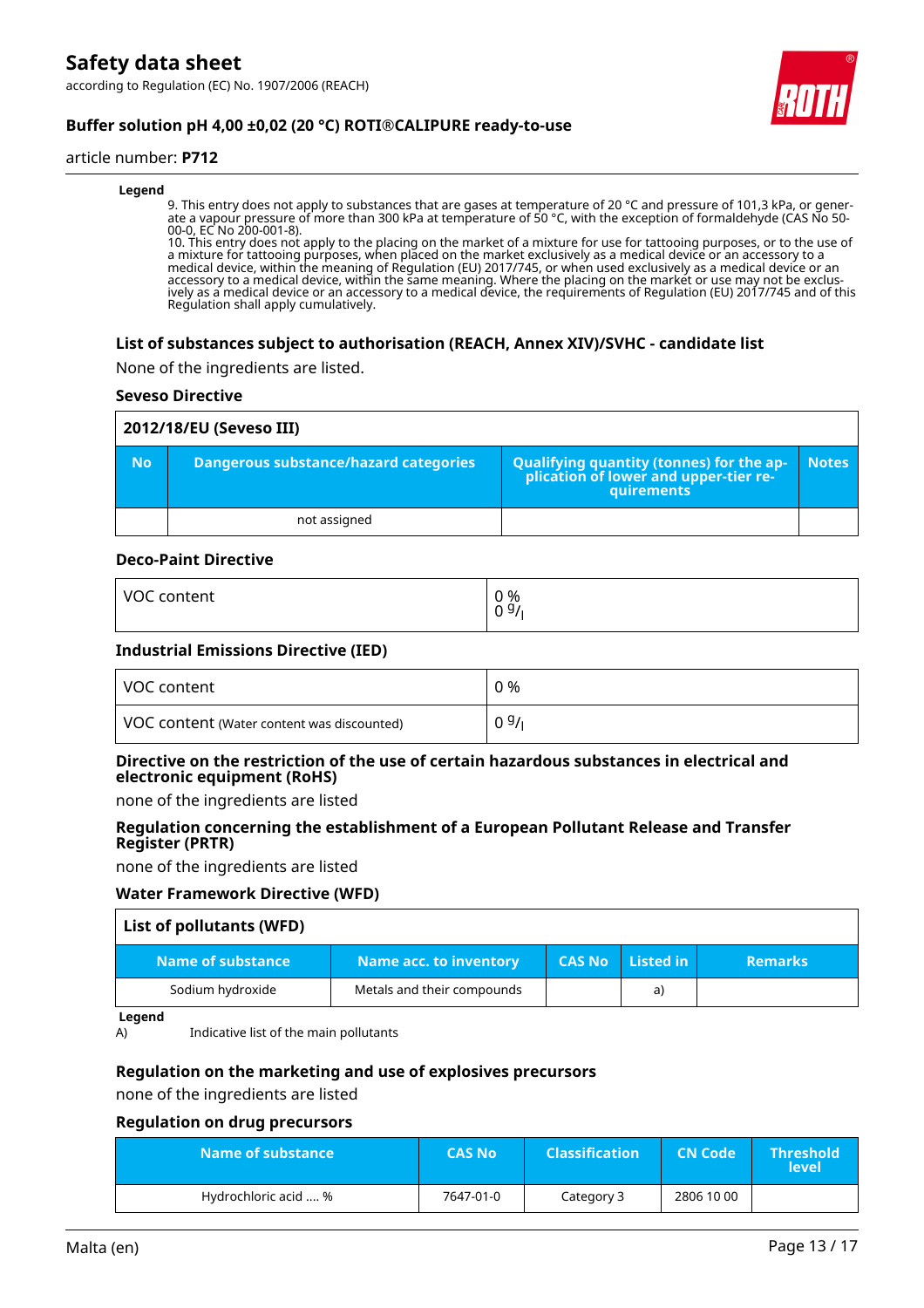according to Regulation (EC) No. 1907/2006 (REACH)



#### **Buffer solution pH 4,00 ±0,02 (20 °C) ROTI®CALIPURE ready-to-use**

#### article number: **P712**

#### **Regulation on substances that deplete the ozone layer (ODS)**

none of the ingredients are listed

#### **Regulation concerning the export and import of hazardous chemicals (PIC)**

none of the ingredients are listed

#### **Regulation on persistent organic pollutants (POP)**

none of the ingredients are listed

#### **Other information**

Directive 94/33/EC on the protection of young people at work. Observe employment restrictions under the Maternity Protection Directive (92/85/EEC) for expectant or nursing mothers.

#### **UN Convention against Illicit Traffic in Narcotic Drugs and Psychotropic Substances**

| Name of substance    | <b>CAS No</b> ' | Listed in | <b>HS</b> code |
|----------------------|-----------------|-----------|----------------|
| Hydrochloric acid  % | 7647-01-0       | Table II  | 2806.10        |

#### **National inventories**

| <b>Country</b> | <b>Inventory</b> | <b>Status</b>                  |
|----------------|------------------|--------------------------------|
| AU             | <b>AIIC</b>      | all ingredients are listed     |
| CA             | <b>DSL</b>       | all ingredients are listed     |
| <b>CN</b>      | <b>IECSC</b>     | all ingredients are listed     |
| EU             | ECSI             | all ingredients are listed     |
| EU             | REACH Reg.       | all ingredients are listed     |
| IP             | <b>CSCL-ENCS</b> | all ingredients are listed     |
| JP             | <b>ISHA-ENCS</b> | not all ingredients are listed |
| <b>KR</b>      | KECI             | all ingredients are listed     |
| <b>MX</b>      | INSQ             | all ingredients are listed     |
| NZ             | NZIoC            | all ingredients are listed     |
| PH             | <b>PICCS</b>     | all ingredients are listed     |
| TR             | <b>CICR</b>      | not all ingredients are listed |
| <b>TW</b>      | <b>TCSI</b>      | all ingredients are listed     |
| US             | <b>TSCA</b>      | all ingredients are listed     |

#### **Legend**

| AIIC      | Australian Inventory of Industrial Chemicals                            |
|-----------|-------------------------------------------------------------------------|
| CICR      | Chemical Inventory and Control Regulation                               |
|           | CSCL-ENCS List of Existing and New Chemical Substances (CSCL-ENCS)      |
| DSL       | Domestic Substances List (DSL)                                          |
| ECSI      | EC Substance Inventory (EINECS, ELINCS, NLP)                            |
| IECSC     | Inventory of Existing Chemical Substances Produced or Imported in China |
| INSO      | National Inventory of Chemical Substances                               |
| ISHA-ENCS | Inventory of Existing and New Chemical Substances (ISHA-ENCS)           |
| KECI      | Korea Existing Chemicals Inventory                                      |
| NZIoC     | New Zealand Inventory of Chemicals                                      |
| PICCS     | Philippine Inventory of Chemicals and Chemical Substances (PICCS)       |
|           | REACH Reg. REACH registered substances                                  |
| TCSI      | Taiwan Chemical Substance Inventory                                     |
| TSCA      | Toxic Substance Control Act                                             |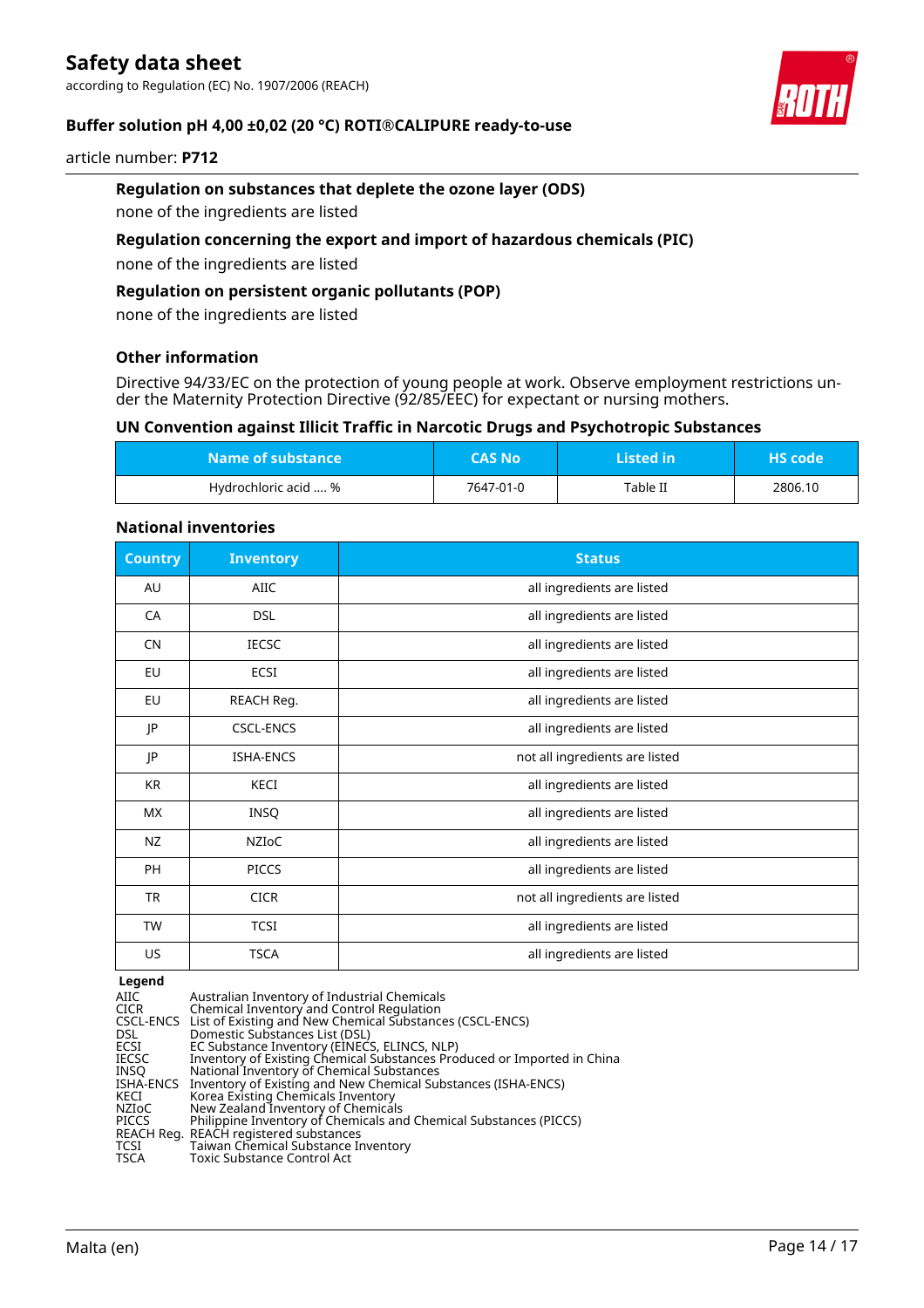according to Regulation (EC) No. 1907/2006 (REACH)



#### **Buffer solution pH 4,00 ±0,02 (20 °C) ROTI®CALIPURE ready-to-use**

article number: **P712**

#### **15.2 Chemical Safety Assessment**

Chemical safety assessments for substances in this mixture were not carried out.

# **SECTION 16: Other information**

#### **Indication of changes (revised safety data sheet)**

Alignment to regulation: Regulation (EC) No. 1907/2006 (REACH), amended by 2020/878/EU

| <b>Section</b> | <b>Former entry (text/value)</b>                      | <b>Actual entry (text/value)</b>                                                                                                | Safety-<br>relev-<br>ant |
|----------------|-------------------------------------------------------|---------------------------------------------------------------------------------------------------------------------------------|--------------------------|
| 2.2            | Signal word:<br>not required                          |                                                                                                                                 | yes                      |
| 2.3            | Other hazards:<br>There is no additional information. | Other hazards                                                                                                                   | yes                      |
| 2.3            |                                                       | Results of PBT and vPvB assessment:<br>This mixture does not contain any substances<br>that are assessed to be a PBT or a vPvB. | yes                      |

#### Restructuring: section 9, section 14

#### **Abbreviations and acronyms**

| Abbr.         | <b>Descriptions of used abbreviations</b>                                                                                                                                                                                       |
|---------------|---------------------------------------------------------------------------------------------------------------------------------------------------------------------------------------------------------------------------------|
| 2000/39/EC    | Commission Directive establishing a first list of indicative occupational exposure limit values in imple-<br>mentation of Council Directive 98/24/EC                                                                            |
| <b>ADN</b>    | Accord européen relatif au transport international des marchandises dangereuses par voies de naviga-<br>tion intérieures (European Agreement concerning the International Carriage of Dangerous Goods by In-<br>land Waterways) |
| <b>ADR</b>    | Accord relatif au transport international des marchandises dangereuses par route (Agreement concern-<br>ing the International Carriage of Dangerous Goods by Road)                                                              |
| ATE           | <b>Acute Toxicity Estimate</b>                                                                                                                                                                                                  |
| <b>BCF</b>    | <b>Bioconcentration factor</b>                                                                                                                                                                                                  |
| <b>BOD</b>    | Biochemical Oxygen Demand                                                                                                                                                                                                       |
| CAP. 424      | Occupational Health and Safety Authority Act (CAP. 424)                                                                                                                                                                         |
| CAS           | Chemical Abstracts Service (service that maintains the most comprehensive list of chemical substances)                                                                                                                          |
| Ceiling-C     | Ceiling value                                                                                                                                                                                                                   |
| <b>CLP</b>    | Regulation (EC) No 1272/2008 on classification, labelling and packaging of substances and mixtures                                                                                                                              |
| CN Code       | <b>Combined Nomenclature</b>                                                                                                                                                                                                    |
| COD           | Chemical oxygen demand                                                                                                                                                                                                          |
| <b>DGR</b>    | Dangerous Goods Regulations (see IATA/DGR)                                                                                                                                                                                      |
| <b>DNEL</b>   | Derived No-Effect Level                                                                                                                                                                                                         |
| <b>EC50</b>   | Effective Concentration 50 %. The EC50 corresponds to the concentration of a tested substance causing<br>50 % changes in response (e.g. on growth) during a specified time interval                                             |
| EC No         | The EC Inventory (EINECS, ELINCS and the NLP-list) is the source for the seven-digit EC number, an identi-<br>fier of substances commercially available within the EU (European Union)                                          |
| <b>EINECS</b> | European Inventory of Existing Commercial Chemical Substances                                                                                                                                                                   |
| <b>ELINCS</b> | European List of Notified Chemical Substances                                                                                                                                                                                   |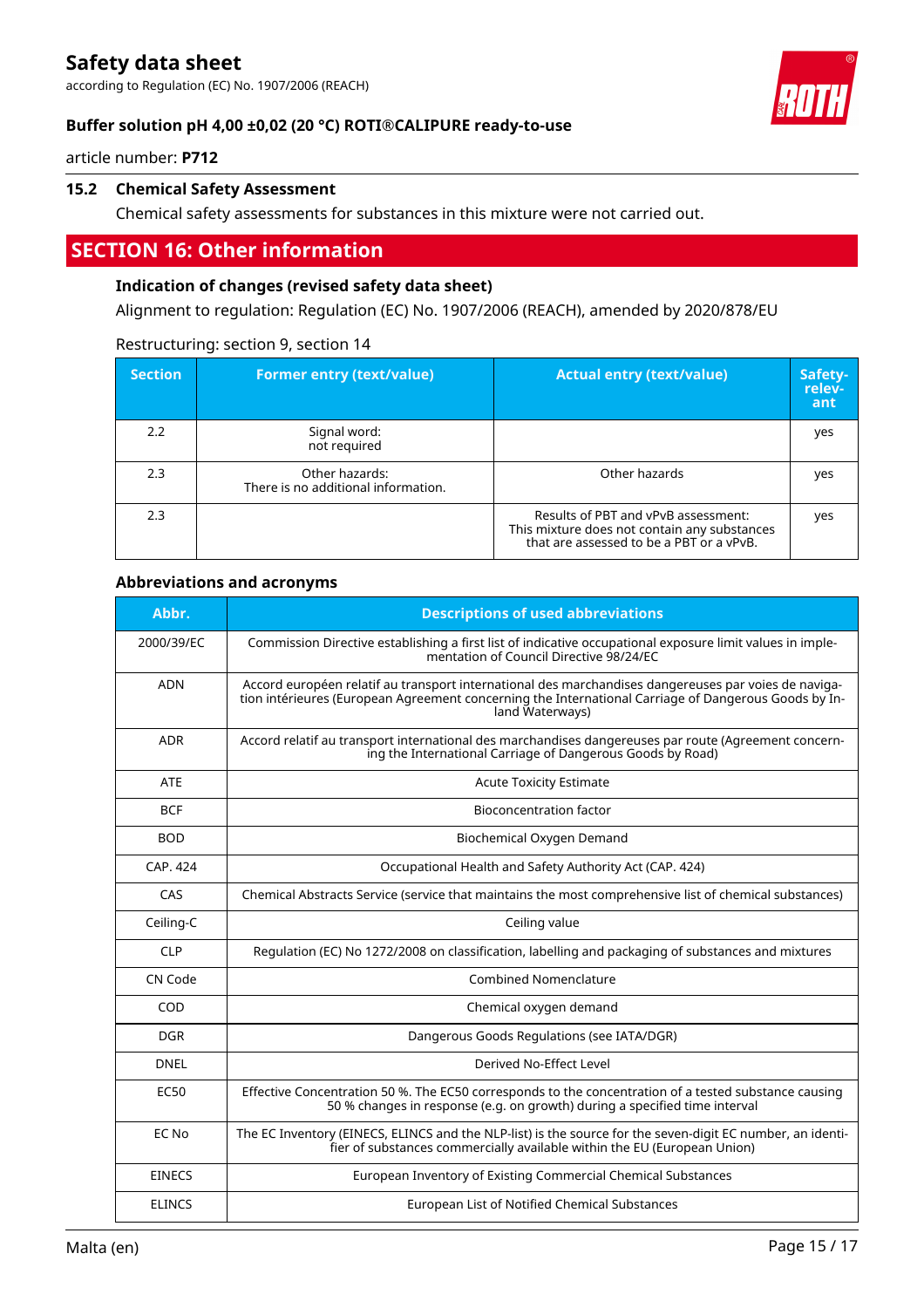according to Regulation (EC) No. 1907/2006 (REACH)



### **Buffer solution pH 4,00 ±0,02 (20 °C) ROTI®CALIPURE ready-to-use**

#### article number: **P712**

| Abbr.           | <b>Descriptions of used abbreviations</b>                                                                                                                                    |
|-----------------|------------------------------------------------------------------------------------------------------------------------------------------------------------------------------|
| Eye Dam.        | Seriously damaging to the eye                                                                                                                                                |
| Eye Irrit.      | Irritant to the eye                                                                                                                                                          |
| GHS             | "Globally Harmonized System of Classification and Labelling of Chemicals" developed by the United Na-<br>tions                                                               |
| <b>HS</b>       | Harmonized Commodity Description and Coding System (Harmonized System, drawn up by the World<br>Customs Organisation)                                                        |
| <b>IATA</b>     | <b>International Air Transport Association</b>                                                                                                                               |
| <b>IATA/DGR</b> | Dangerous Goods Regulations (DGR) for the air transport (IATA)                                                                                                               |
| <b>ICAO</b>     | <b>International Civil Aviation Organization</b>                                                                                                                             |
| IMDG            | International Maritime Dangerous Goods Code                                                                                                                                  |
| index No        | The Index number is the identification code given to the substance in Part 3 of Annex VI to Regulation<br>(EC) No 1272/2008                                                  |
| <b>IOELV</b>    | Indicative occupational exposure limit value                                                                                                                                 |
| <b>LC50</b>     | Lethal Concentration 50%: the LC50 corresponds to the concentration of a tested substance causing 50 %<br>lethality during a specified time interval                         |
| LD50            | Lethal Dose 50 %: the LD50 corresponds to the dose of a tested substance causing 50 % lethality during a<br>specified time interval                                          |
| log KOW         | n-Octanol/water                                                                                                                                                              |
| Met. Corr.      | Substance or mixture corrosive to metals                                                                                                                                     |
| <b>NLP</b>      | No-Longer Polymer                                                                                                                                                            |
| <b>PBT</b>      | Persistent, Bioaccumulative and Toxic                                                                                                                                        |
| <b>PNEC</b>     | Predicted No-Effect Concentration                                                                                                                                            |
| ppm             | Parts per million                                                                                                                                                            |
| <b>REACH</b>    | Registration, Evaluation, Authorisation and Restriction of Chemicals                                                                                                         |
| <b>RID</b>      | Règlement concernant le transport International ferroviaire des marchandises Dangereuses (Regula-<br>tions concerning the International carriage of Dangerous goods by Rail) |
| Skin Corr.      | Corrosive to skin                                                                                                                                                            |
| Skin Irrit.     | Irritant to skin                                                                                                                                                             |
| <b>STEL</b>     | Short-term exposure limit                                                                                                                                                    |
| <b>STOT SE</b>  | Specific target organ toxicity - single exposure                                                                                                                             |
| <b>SVHC</b>     | Substance of Very High Concern                                                                                                                                               |
| <b>TWA</b>      | Time-weighted average                                                                                                                                                        |
| VOC             | Volatile Organic Compounds                                                                                                                                                   |
| vPvB            | Very Persistent and very Bioaccumulative                                                                                                                                     |

#### **Key literature references and sources for data**

Regulation (EC) No 1272/2008 on classification, labelling and packaging of substances and mixtures. Regulation (EC) No. 1907/2006 (REACH), amended by 2020/878/EU.

Agreement concerning the International Carriage of Dangerous Goods by Road (ADR). International Maritime Dangerous Goods Code (IMDG). Dangerous Goods Regulations (DGR) for the air transport (IATA).